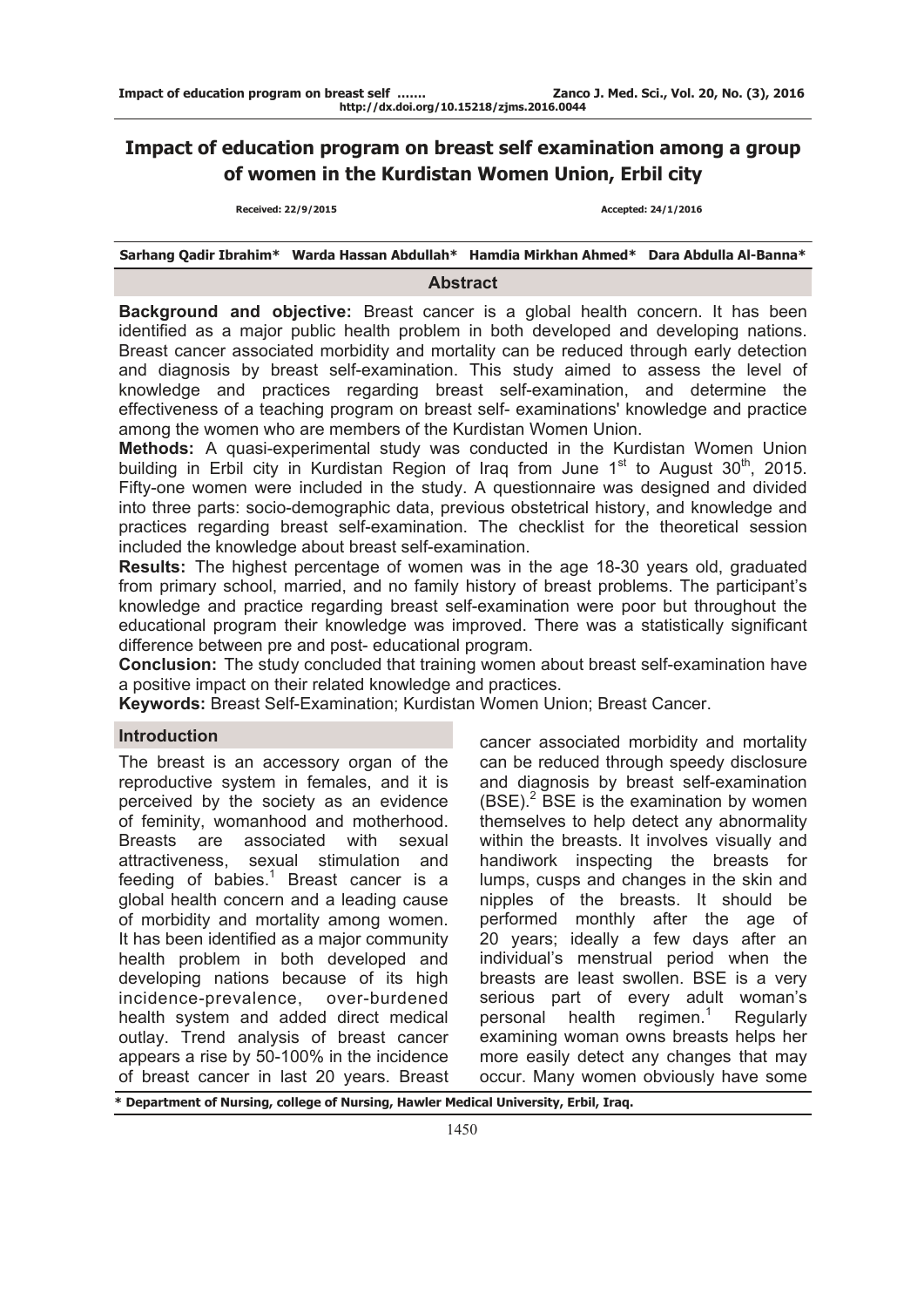| Impact of education program on breast self | Zanco J. Med. Sci., Vol. 20, No. (3), 2016 |
|--------------------------------------------|--------------------------------------------|
| http://dx.doi.org/10.15218/zjms.2016.0044  |                                            |

lumpiness and asymmetry (differences between the right and left breast). The clef to the BSE is to impart how to find changes in the breasts that persist over time. Teaching BSE seems like a good idea: it sounds inexpensive, simple, and potentially serviceable to people without access to mammography. Unequal the other methods, BSE are gratis, comparatively easy, painless, non-invasive, self-care action, and can be performed secretly. It allows women to take charge of their own health and teaches them about their bodies. $3$  Therefore, this study was conducted to examine the impact of an education program on BSE among a group of members of Kurdistan Women Union. More specifically, this study tried to assess the level of knowledge and practices regarding BSE, and determine the effectiveness of a teaching program on BSE knowledge and practice.

## **Methods**

A quasi-experimental study was conducted in the Kurdistan Women Union building in Erbil city in the Kurdistan Region of Iraq. Fifty-four women were included in this study. The inclusion criteria were age between 18-50 years old, both married and unmarried women and women who their mothers' language was Kurdish. Women who were illiterate and had breast cancer were excluded from the study. Three women were dropped from the study in the post-test theory session. Finally, the study included 51 women that participated in an educational program which divided to theory and practical sessions. The proposal of the present study was approved by the Scientific and Ethical Committees in the College of Nursing/Hawler Medical University. Then, the participants were informed about the purpose of the study and their rights before taking verbal consent. A questionnaire, composed of three parts, was designed and constructed to collect the basic data. Part one included socio-demographic characteristics such as age, marital status, the level of education,

occupational status, residential area, duration of the marriage, and the number of children. Part two included previous obstetrical history such as previous history and family history of breast problem. Part three included knowledge and practices of BSE. Part three composed of a checklist for the theoretical session included the knowledge about BSE (meaning, purposes, the importance of practicing, accurate time for performing and frequency of BSE), and practical training session included steps of BSE technique (positions, sites to be examined, inspection, and palpation technique). The data were collected through self-report by participants. Pre and post assessment was done regarding knowledge and practice of BSE. The response of the knowledge and practical items included two answers  $(0 = No$  and  $1 = Yes$  for knowledge items) and  $(0 = Not$  Achieved and  $1 =$  Achieved for practical steps). The number of items was 10 for knowledge and 20 for practice. The women were taught through power point presentation for the knowledge and practice of BSE in addition the researcher demonstrated the techniques on a breast models (simulator). Then, the participants' knowledge regarding BSE was assessed through the questionnaire (post-test) and participants' practice was examined by re-demonstration of BSE on breast model (post-test) by themselves. The data were analyzed through using the statistical package for the social sciences (version 20) for calculating descriptive statistical analysis, percentage and mean, and inferential statistical analysis, t-test (paired t-test) and McNemar test for comparing between pre- and post-tests of participants' knowledge and practice. All statistical procedures were tested on a probability of *P* value was  $\leq 0.001$  very highly significant (VHS), ≤0.01 highly significant (HS)**,** ≤0.05 significant (S)**,** >0.05 nonsignificant (NS).<sup>4</sup>  $\ddot{\phantom{a}}$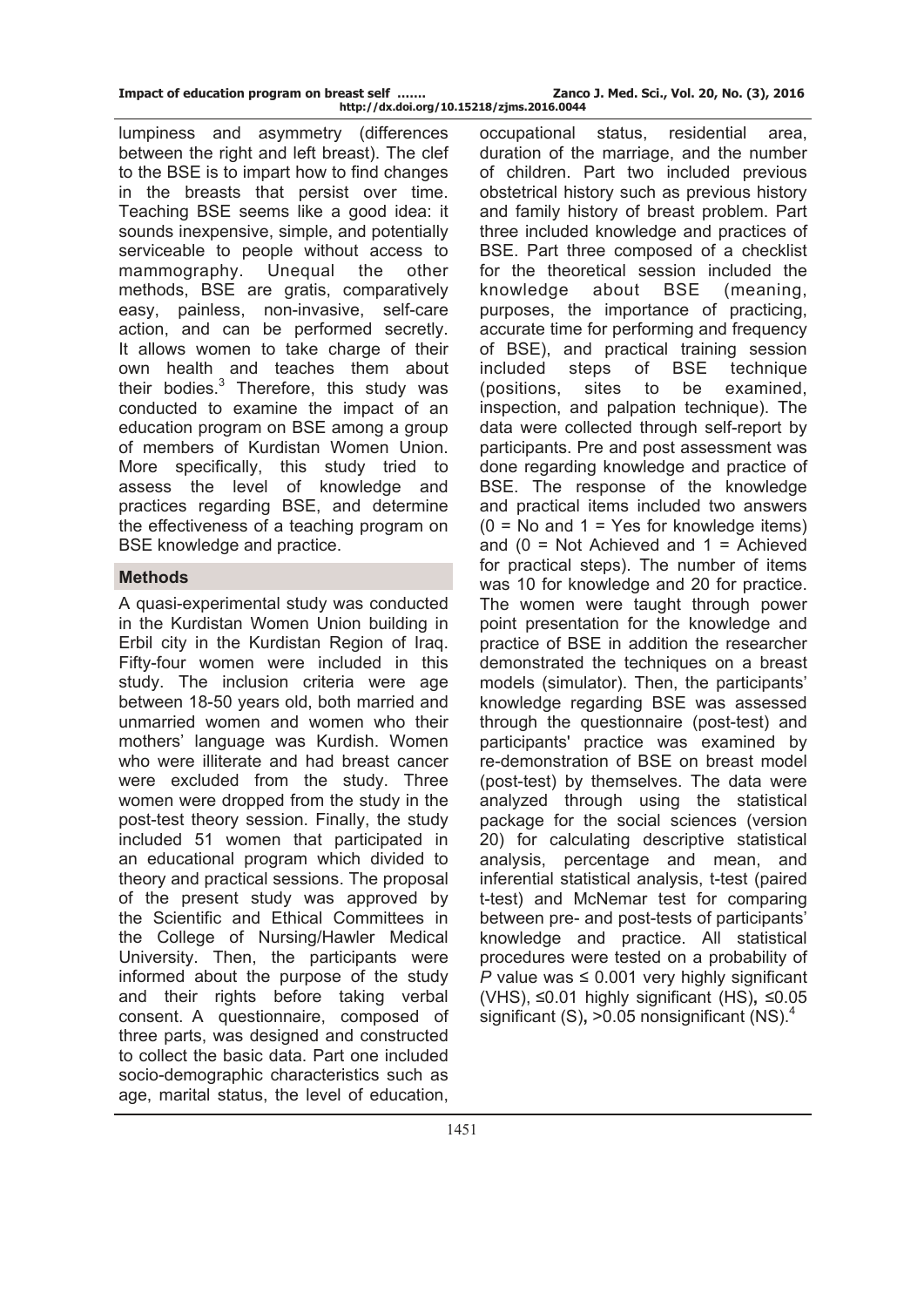**Impact of education program on breast self ……. Zanco J. Med. Sci., Vol. 20, No. (3), 2016 http://dx.doi.org/10.15218/zjms.2016.0044**

#### **Results**

#### **Socio-demographic characteristics of study sample**

Table 1 shows the socio-demographic characteristics of the study sample. Results of the present study indicated that 62.7% of women who participated in the study, their age ranged between 18-30 years old. The highest percentage (31.4%) of the women had primary education, and the lowest were noticed for those with intermediate education (19.6 %). Regarding the marital status, out of 51 women, 33 (64.6%) was married (with an average duration of marriage 15  $\pm$  9 years), and most of them (51%) were workers. The highest percentage (73.3%) of them had 1-4 children.

Table 1: Socio-demographic characteristics of study sample.

| Socio-demographic characteristics |                       | $n=51$         |               |  |  |
|-----------------------------------|-----------------------|----------------|---------------|--|--|
|                                   |                       | F              | $\frac{0}{0}$ |  |  |
|                                   | 18-30                 | 32             | 62.7          |  |  |
| Age group (years)<br>$N=51$       | $31 - 43$             | 10             | 19.6          |  |  |
|                                   | 44-56                 | 9              | 17.6          |  |  |
| <b>Marital Status</b>             | Married               | 33             | 64.7          |  |  |
| $N = 51$                          | <b>Not Married</b>    | 18             | 35.3          |  |  |
|                                   | Primary               | 16             | 31.4          |  |  |
| <b>Education Level</b>            | Intermediate          | 10             | 19.6          |  |  |
| $N = 51$                          | Secondary             | 11             | 21.5          |  |  |
|                                   | Institute and college | 14             | 27.5          |  |  |
|                                   | Housewife             | 20             | 39.2          |  |  |
| Occupation<br>$N = 51$            | Workers               | 26             | 51            |  |  |
|                                   | <b>Students</b>       | 5              | 9.8           |  |  |
| Residency                         | Urban                 | 40             | 78.4          |  |  |
| $N=51$                            | Rural                 | 11             | 21.6          |  |  |
|                                   | $1 - 11$              | 13             | 39.4          |  |  |
| Duration of Marriage<br>$N = 33$  | $12 - 22$             | 13             | 39.4          |  |  |
|                                   | 23-33                 | $\overline{7}$ | 21.2          |  |  |
|                                   | $1 - 4$               | 22             | 73.3          |  |  |
| Number of Children                | $5-8$                 | $\overline{7}$ | 23.3          |  |  |
| $N = 30$                          | $9 - 12$              | $\mathbf 1$    | 3.4           |  |  |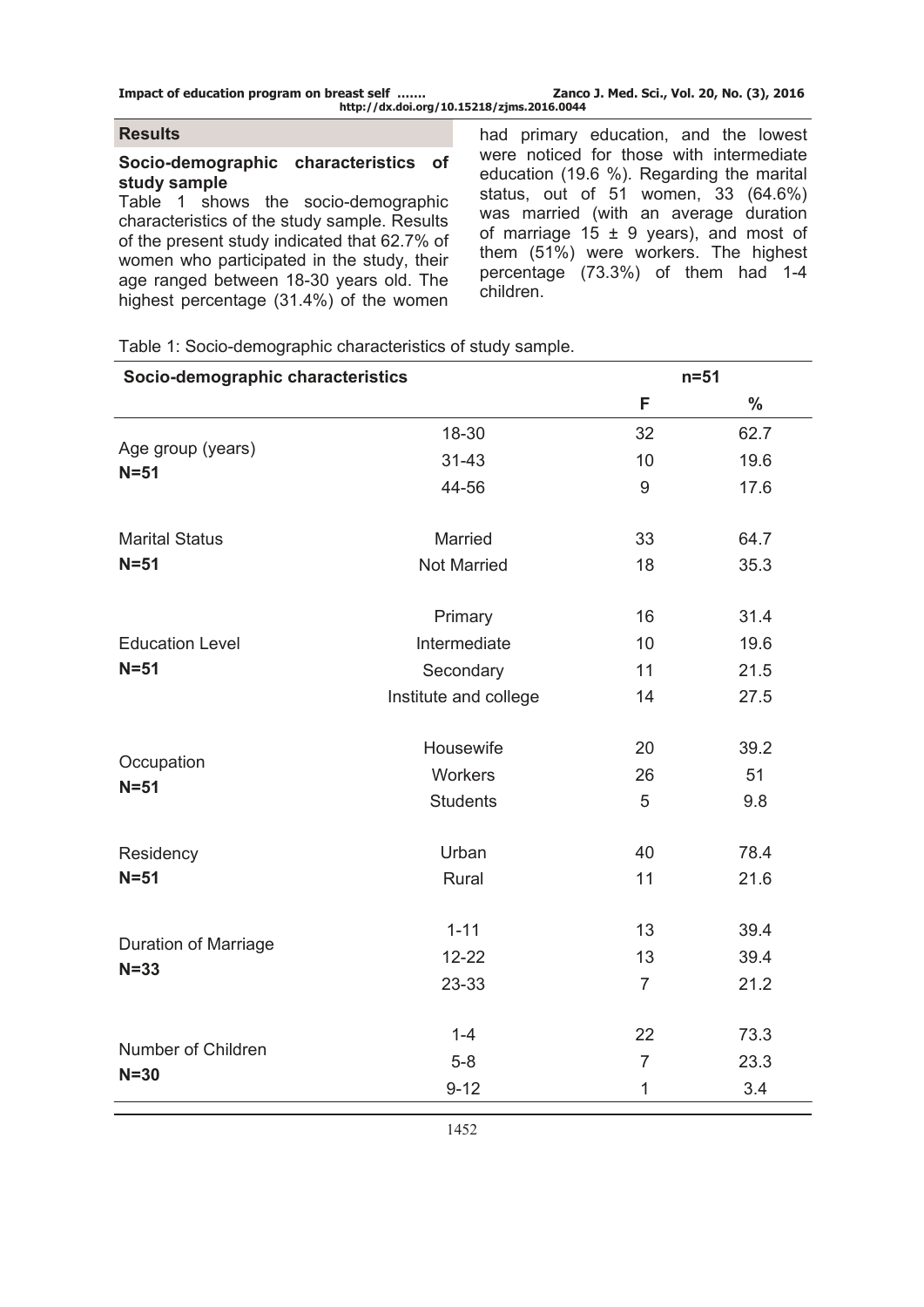| Impact of education program on breast self | Zanco J. Med. Sci., Vol. 20, No. (3), 2016 |
|--------------------------------------------|--------------------------------------------|
| http://dx.doi.org/10.15218/zjms.2016.0044  |                                            |

**Self and family history of breast problems among study sample**  Table 2 shows that the highest percentage (82.4%) of the study samples haven't breast problems, and (88.2%) of them haven't a family history of breast problems. While 17.6% of women's reported breast problems in the form of pain 11.8%, abscess 3.9% and redness 2%. Also,

11.8% of the women have reported a family history of breast problems in which 3.9% was breast cancer.

#### **Distribution of women's knowledge regarding BSE**

Table 3 shows the participant's knowledge regarding BSE throughout the educational program, which indicates improvements of the women's knowledge in all items.

| Self and family history of breast problems |    | <b>No</b> | <b>Yes</b>   |                |  |
|--------------------------------------------|----|-----------|--------------|----------------|--|
| $n = 51$                                   | F  | $\%$      | F            | $\%$           |  |
| History of previous breast problems        | 42 | 82.4      | 9            | 17.6           |  |
| pain                                       | 45 | 88.2      | 6            | 11.8           |  |
| <b>Redness</b>                             | 50 | 98        | 1            | 2              |  |
| Crack nipple                               | 51 | 100       | $\Omega$     | 0              |  |
| Engorgement                                | 51 | 100       | $\mathbf{0}$ | 0              |  |
| Abscess                                    | 49 | 96.1      | 2            | 3.9            |  |
| Unequal in size breast and rigid slightly  | 50 | 98        | 1            | 2              |  |
| <b>Others</b>                              | 51 | 100       | $\mathbf{0}$ | 0              |  |
| Family history of breast problem           | 45 | 88.2      | 6            | 11.8           |  |
| Breast cancer                              | 49 | 96.1      | 2            | 3.9            |  |
| Breast abscess                             | 50 | 98        | 1            | $\overline{2}$ |  |
| <b>Others</b>                              | 49 | 96.1      | 2            | 3.9            |  |

**Table 2:** Self and family history of breast problems among study sample.

| Items of woman's knowledge                         |    | <b>Pre-test knowledge</b> | Post-test knowledge |            |    | P value of |    |            |                     |
|----------------------------------------------------|----|---------------------------|---------------------|------------|----|------------|----|------------|---------------------|
| regarding BSE                                      |    | No                        |                     | <b>Yes</b> |    | <b>No</b>  |    | <b>Yes</b> | <b>McNemar test</b> |
| $(n=51)$                                           | F  | ℅                         | F.                  | $\%$       | F. | ℅          | F. | ℅          |                     |
| Knowledge about BSE concept                        | 39 | 76.5                      | $12 \overline{ }$   | 23.5       | 1  | 2          | 50 | 98         | <0.001 VHS          |
| BSE is very useful to detect breast<br>problems    | 36 | 70.6                      | 15                  | 29.4       | 1  | 2          | 50 | 98         | <0.001 VHS          |
| BSE is factor of early preventive<br>measure       | 38 | 74.5                      | 13                  | 25.5       | 1  | 2          | 50 | 98         | <0.001 VHS          |
| BSE should be done monthly                         | 38 | 74.5                      | 13                  | 25.5       | 1  | 2          | 50 | 98         | <0.001 VHS          |
| Time of BSE is different according<br>to situation | 29 | 56.9                      | 22                  | 43.1       | 50 | 98         | 1  | 2          | <0.001 VHS          |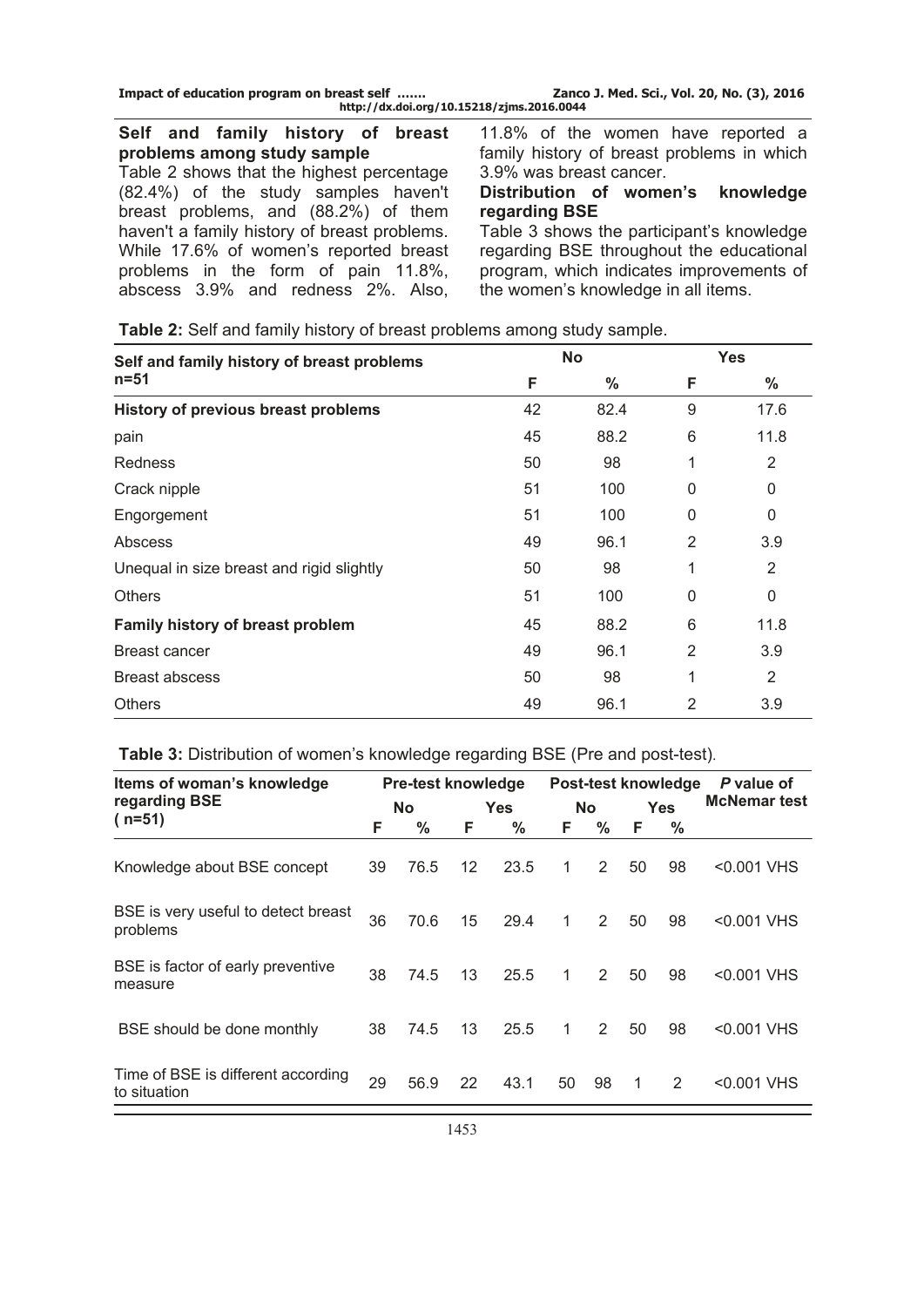**Distribution of women's practice regarding BSE:** Table 4 shows poor

practice before education program in the pretest but improvement in post-test.

|              |                                                                                                                | <b>Pre-test practice</b><br>Post-test practice |                        |                |                 |                |                 |    |                 |                                   |
|--------------|----------------------------------------------------------------------------------------------------------------|------------------------------------------------|------------------------|----------------|-----------------|----------------|-----------------|----|-----------------|-----------------------------------|
| No.          | Items of women's practice regarding<br><b>BSE</b> ( $n=51$ )                                                   |                                                | <b>Not</b><br>achieved |                | <b>Achieved</b> |                | Not<br>achieved |    | <b>Achieved</b> | P value of<br><b>McNemar test</b> |
|              |                                                                                                                | F                                              | $\%$                   | F              | $\%$            | F              | $\%$            | F  | $\%$            |                                   |
| $\mathbf{1}$ | Looking at breasts in mirror with arms on<br>hips                                                              | 51                                             | 100                    | 0              | 0               | 0              | 0               | 51 | 100             | $N/A^*$                           |
| 2            | Looked at both breasts and noted any<br>differences in shape, size, nipple or skin<br>puckering, and dimpling. | 51                                             | 100                    | 0              | $\mathbf 0$     | 0              | 0               | 51 | 100             | $N/A^*$                           |
| 3            | Raise arms over head                                                                                           | 40                                             | 78.4                   | 11             | 21.6            | $\mathbf 0$    | 0               | 51 |                 | $N/A^*$                           |
| 4            | Looked at both breasts and noted any<br>differences in shape, size, nipple or skin<br>puckering, and dimpling. | 42                                             | 82.4                   | 9              | 17.6            | $\mathbf 0$    | 0               | 51 | 100             | $N/A^*$                           |
| 5            | look for any signs of fluid coming out of<br>one or both nipples                                               | 49                                             | 96.1                   | $\overline{2}$ | 3.9             | 6              | 11.8            | 45 | 88.2            | < 0.001 VHS                       |
| 6            | lying down position, place a towel or<br>pillow under shoulder before examining<br>breast on that side         | 49                                             | 96.1                   | $\overline{2}$ | 3.9             | 1              | 2               | 50 | 98              | $< 0.001$ VHS                     |
| 7            | Use right hand to examine left breast and<br>left hand to examine right breast to<br>palpate the breast        | 40                                             | 78.4                   | 11             | 21.6            | 1              | 2               | 50 | 98              | < 0.001 VHS                       |
| 8            | Examining one breast at a time                                                                                 | 37                                             | 72.5                   | 14             | 27.5            | 1              | $\overline{2}$  | 50 | 98              | < 0.001 VHS                       |
| 9            | Using the pads of the three middle fingers<br>flat and together                                                | 51                                             | 100                    | 0              | $\mathbf 0$     | 1              | $\overline{2}$  | 50 | 98              | < 0.001 VHS                       |
| 10           | Circular pattern                                                                                               | 43                                             | 84.3                   | 8              | 15.7            | 2              | 3.9             | 49 | 96.1            | < 0.001 VHS                       |
| 11           | Up and down line pattern                                                                                       | 50                                             | 98                     | 1              | 2               | 6              | 11.8            | 45 | 88.2            | < 0.001 VHS                       |
| 12           | Wedge pattern                                                                                                  | 50                                             | 98                     | 1              | 2               | 10             | 19.6            | 41 | 80.4            | $< 0.001$ VHS                     |
| 13           | Begin in a standing position                                                                                   | 41                                             | 80.4                   | 10             | 19.6            | 2              | 3.9             | 49 | 96.1            | < 0.001 VHS                       |
| 14           | To palpated your right breast raise your<br>right arm over your head.                                          | 42                                             | 82.4                   | 9              | 17.6            | 1              | $\overline{2}$  | 50 | 98              | < 0.001 VHS                       |
| 15           | Using the pads of the three middle fingers<br>of your left hand                                                | 49                                             | 96.1                   | $\overline{2}$ | 3.9             | 1              | $\overline{2}$  | 50 | 98              | < 0.001 VHS                       |
| 16           | Circular pattern                                                                                               | 42                                             | 82.4                   | 9              | 17.6            | 2              | 3.9             | 49 | 96.1            | < 0.001 VHS                       |
| 17           | Up and down line pattern                                                                                       | 48                                             | 94.1                   | 3              | 5.9             | $\overline{7}$ | 13.7            | 44 | 86.3            | < 0.001 VHS                       |
| 18           | Wedge pattern                                                                                                  | 48                                             | 94.1                   | 3              | 5.9             | 10             | 19.6            | 41 | 80.4            | < 0.001 VHS                       |
| 19           | Examine underarm area also                                                                                     | 49                                             | 96.1                   | 2              | 3.9             | 6              | 11.8            | 45 | 88.2            | < 0.001 VHS                       |
| 20           | Repeat this process for the<br>other breast                                                                    | 38                                             | 74.5                   | 13             | 25.5            | $\mathbf{1}$   | $\overline{2}$  | 50 | 98              | < 0.001 VHS                       |
|              | $N/A^*$ = Not Applicable McNemar test                                                                          |                                                |                        |                |                 |                |                 |    |                 |                                   |

**Table 4:** Distribution of women's practice regarding BSE (Pre-test and post-test).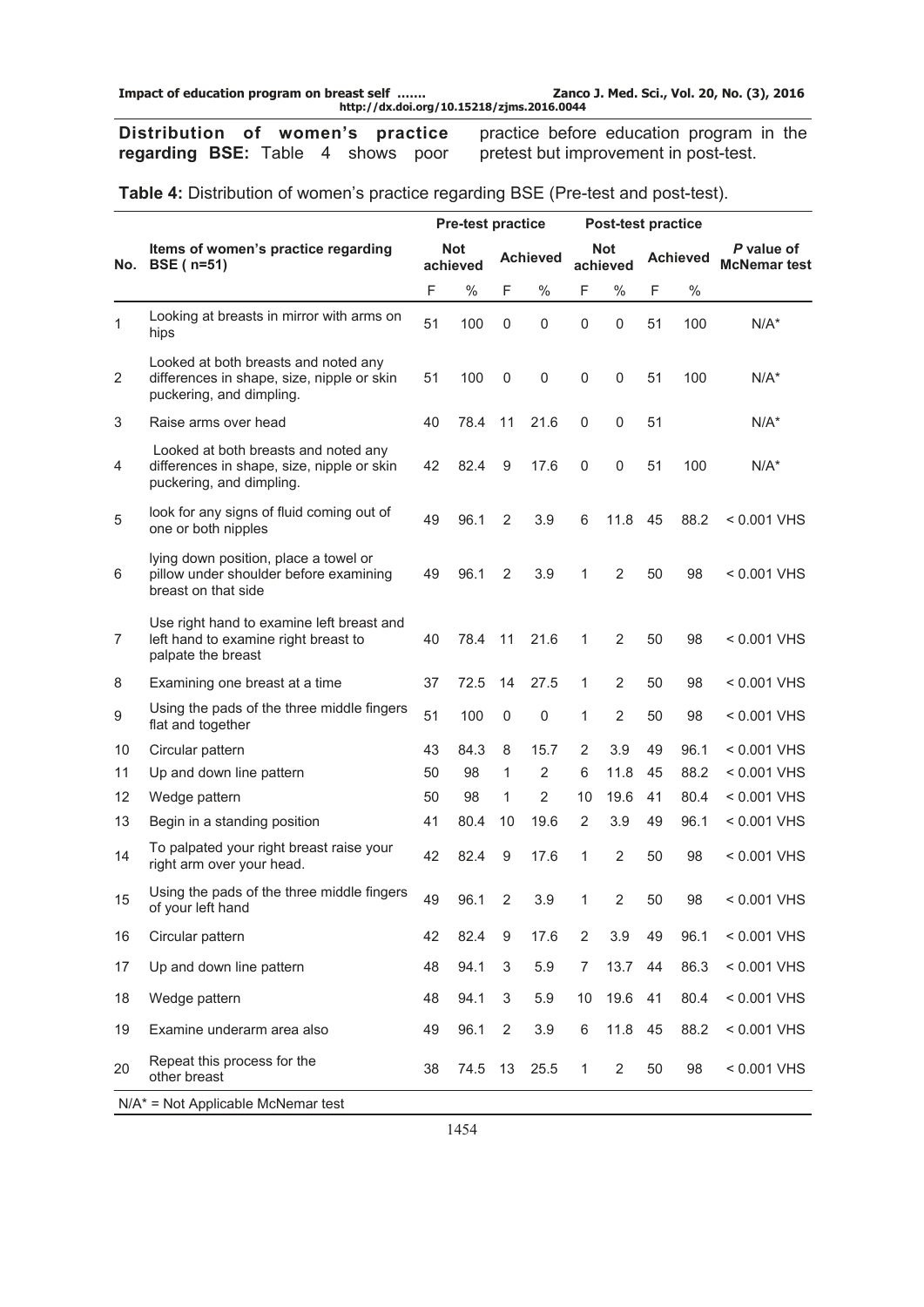#### **Comparison between knowledge and practice regarding BSE**

Table 5 shows the comparison of knowledge and practice between pre and post-test that considering improvement after education. There was a highly statistically significant difference between pre and post-test regarding knowledge and practice of BSE.

## **Discussion**

The present study was carried out to test the research objectives through the implementation of an educational program about BSE. Results show poor knowledge and practice among women regarding BSE before the intervention, as well as the high effect of an educational program on their knowledge and practice. Almost all previous study supports the results of the present study. In a study done by Gucuk and Uyeturk, women were randomized into control and test groups and the effect of a training program conducted by healthcare professional on BSE was examined. They concluded that BSE training provided by healthcare professionals might increase early breast cancer diagnosis and treatment rates by improving BSE awareness and practice.<sup>5</sup> The results of a cross-sectional study conducted on dental students at Panineeya Institute of Dental Sciences, India, to assess the knowledge, attitude, and practice (KAP) regarding BSE, showed that the knowledge and practice of BSE were quite low. The study also highlights the need for educational programs to create awareness regarding regular breast cancer screening behavior.<sup>6</sup> To assess the level of knowledge and effectiveness of planned

teaching program among 40 college female students on BSE, Shalini et al. carried out a pre test post-test design by using cluster sampling method from selected colleges of Udupi district, India. The data analyzed showed that majority (52%) of them was in the age group of 18-19 years and 72% of them were had average knowledge on BSE in the pretest score. Out of 40 participants, only one student was performing BSE occasionally. They concluded that awareness regarding breast self examination among young generations is useful and it is the most important viable tool for early detection.<sup>7</sup> The results of a quasi experimental study conducted on 36 women from the Faculty of Education for Science Departments in Dammam University at Hafer Al Batin Governate, Kingdome of Saudi Arabia, indicates that the knowledge of breast cancer, as well as a practice of BSE among participants, were poor before starting the educational program. Factors contributed to this could be gaining such information from a nonprofessional source. The majority of women in this study were married, so they could be busy raising and supporting their children and family and have no time to care for themselves. Further, lack of awareness regarding the correct methods of how to perform BSE could also be a factor. The researchers recommended: developing a community awareness programs targeted toward women to improve their knowledge and prioritize their concerns and raise women awareness regarding BSE early in their life through media, schools, premarital examinations and maternity clinics. $8$ Although BSE is one method of primary

**Table 5:** Comparison between pre and post test knowledge and practice regarding BSE

| Knowledge and Practice regarding BSE<br>$(n=51)$ | P value of t-test     |  |
|--------------------------------------------------|-----------------------|--|
| Participant's Knowledg                           | < 0.001<br><b>VHS</b> |  |
| Participant's Practice                           | < 0.001<br><b>VHS</b> |  |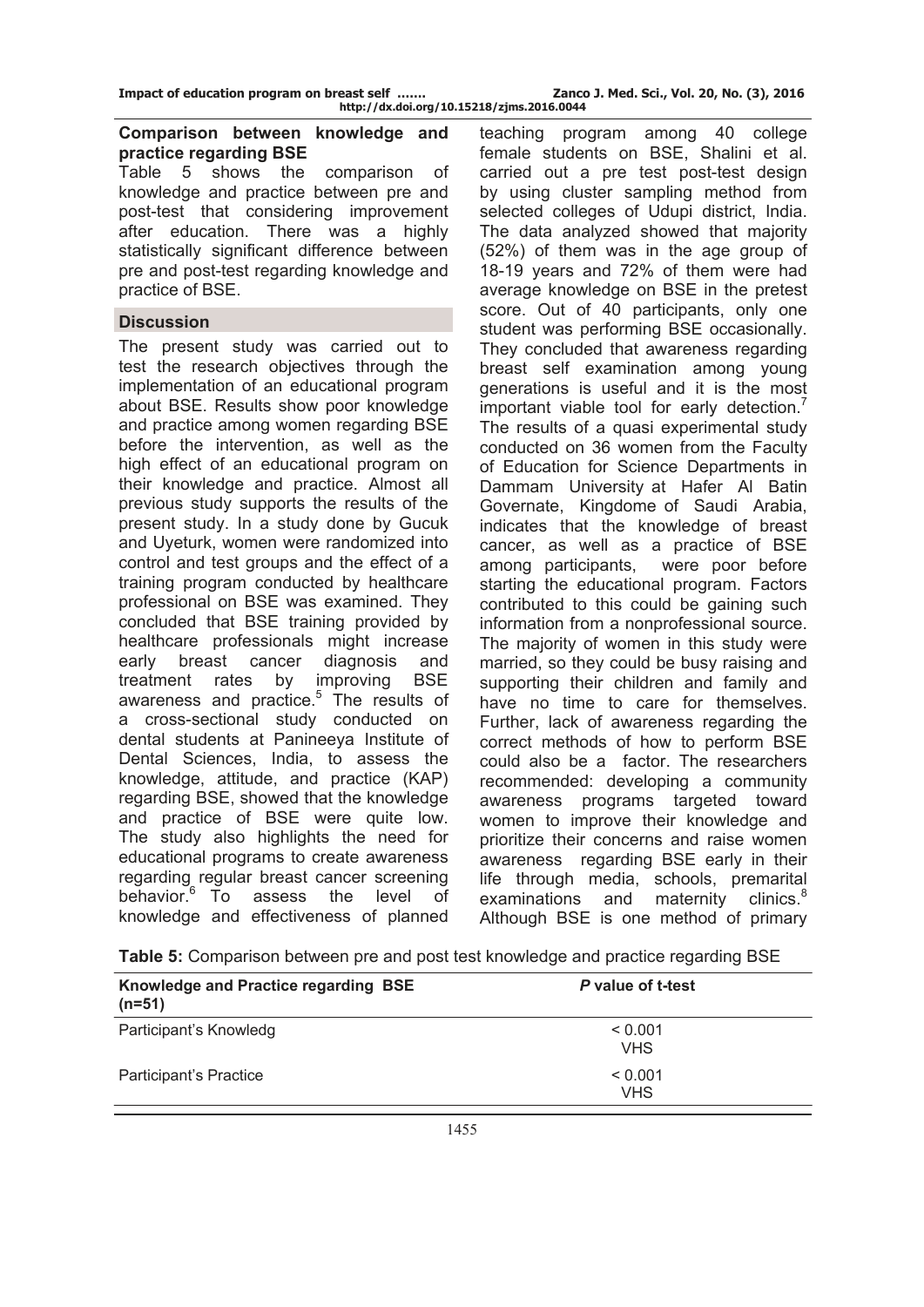level of prevention of breast cancer, which should be adopted by all females started with an age of 20 years and above. It does not improve mortality but decreases morbidity, but many studied show that the majority of women did not practice BSE. A cross-sectional study design conducted on 200 teachers in 32 schools for girls in Mosul city revealed that two-thirds (122 teachers) had heard of BSE and the main source of knowledge was TV program (72.9%). One hundred three (84.4%) of participant had knowledge about the procedure of BSE, but assessment of this knowledge procedure was below the (cut-off point = 2), and general information was also low, attitude toward BSE just above the mean (50.8%). One handed forty eight (74%) of the responders stated that they had never done BSE. The commonest reason given for not doing it, did not hear about BSE (39.0%). The study concluded that obvious lack of knowledge regarding and general information, negative attitudes, very low practice rate to BSE among school teachers, certain effort required to improve knowledge, change attitude, and enhance practicing of BSE by applying wide extended educational program to them.<sup>9</sup> A quazi-experimental study was implemented on 134 students in technical health institute by Moussa and Shalaby. Their results demonstrated very low students' knowledge, attitude and practice before the intervention, with statistically significant improvements after the intervention. The study concluded that training nursing students in BSE have a positive impact on their knowledge, attitude and practice. Hence, similar training programs should be implemented in similar settings. The issue should also be incorporated in nursing schools curricula.<sup>10</sup> In the present study, few of the women had a family history of breast cancer, almost similar to finding of a study conducted among women in South India, by Kommnla et al. that showed that 4.8% had a family history of breast cancer. Also, they found

that 16.5% were aware of BSE and only 2.4% are practicing BSE.<sup>11</sup> It is worth mentioning that nurses can play an obvious role in educating the women regarding BSE, so it is important that primary health nurses have adequate breast cancer knowledge and practice of breast self examination to contribute effectively to primary health care. The in-service education program can improve the knowledge about breast cancer and practice of breast self examination in trained primary health nurses. $12$  The limitation of the preset study is no concern the attitudes of the women regarding BSE and reasons behind the poor knowledge and practice.

# **Conclusion**

The study concluded that training women about BSE have a positive impact on their related knowledge and practices. It is recommended that similar training program is implemented for all the public clubs of women. This issue should also be incorporated in the second school's curriculum. It is also important to increase the information about breast cancer, early diagnosis, and BSE practice given by health care staff and especially through media (such as television, magazine, newspaper) which can provide information and raise awareness about BSE practices.

# **Conflicts of interest**

The authors report no conflicts of interest.

# **References**

- 1. Omoyeni OM, Oluwafeyikemi PE, Irinoye OO, Adenike O. Assessment of the Knowledge and Practice of Breast Self-Examination among Female Cleaners in Obafemi Awolowo University Ile Ife, Nigeria. IJCS 2014; 7(1):239-51.
- 2. Shrivastava SR, Shrivastava PS, Ramasamy J. Self-Breast Examination: A Tool for Early Diagnosis of Breast Cancer. AJPHR 2013;1 (6):135-9.
- 3. Salama H, Elsebai N, Abdelfatah F, Shoma A, Elshamy K. Effects of Peer Education on the Knowledge of Breast Cancer and Practice of Breast Self-Examination among Mansoura University Female Students. J Am Sci 2013; 9 (10):253-61.